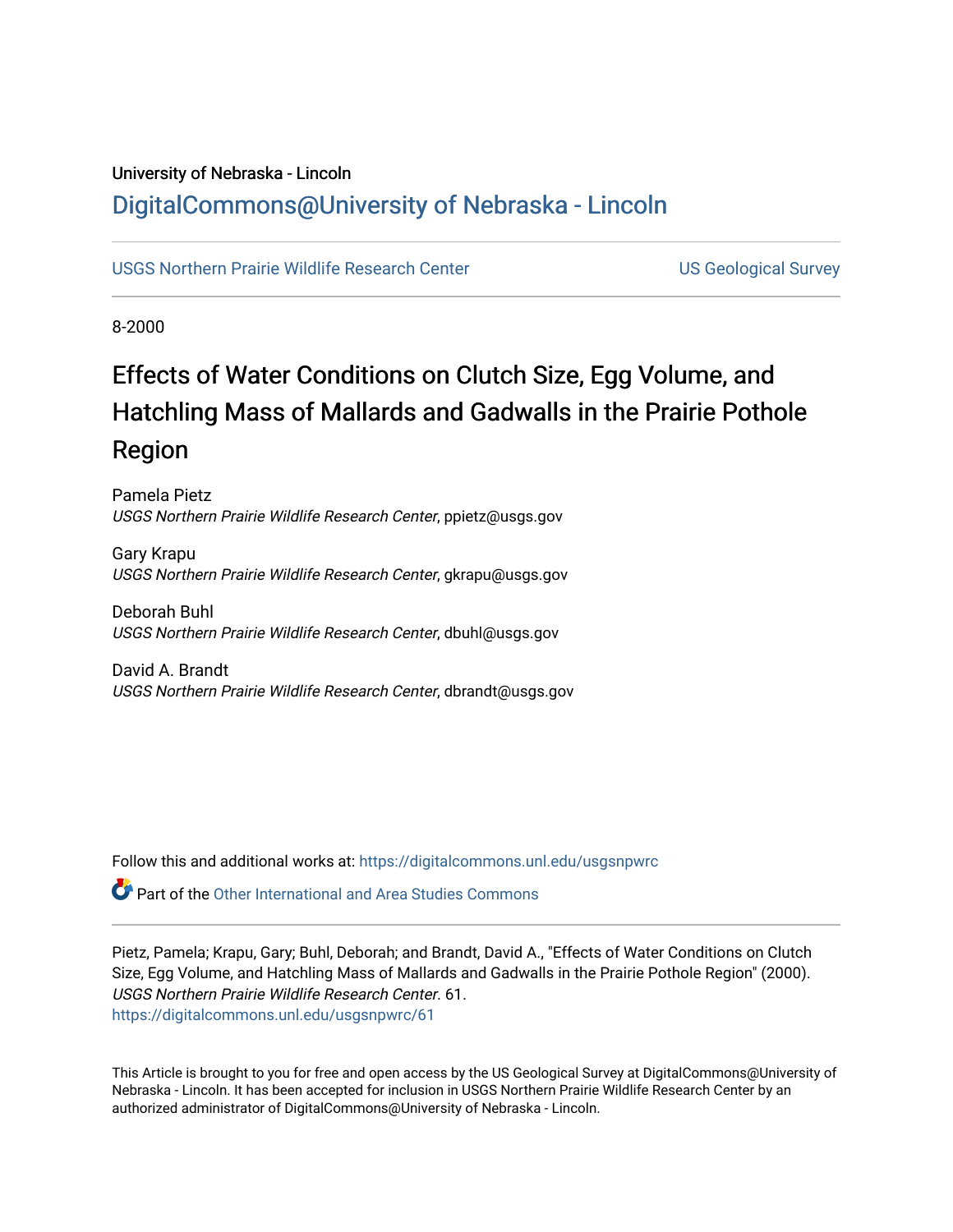*The Condor* 102:936-940

## EFFECTS OF WATER CONDITIONS ON CLUTCH SIZE, EGG VOLUME, AND HATCHLING MASS OF MALLARDS AND GADWALLS IN THE PRAIRIE POTHOLE REGION<sup>1</sup>

PAMELA J. PIETZ, GARY L. KRAPU, DEBORAH A. BUHL AND DAVID A. BRANDT *U.S. Geological Survey, Northern Prairie Wildlife Research Center, 8711 37th Street S.E., Jamestown, ND 58401, e-mail: pam\_pietz@usgs.gov* 

*Abstract.* We examined the relationship between local water conditions (measured as the percent of total area of basins covered by water) and clutch size, egg volume, and hatchling mass of Mallards (*Anas platyrhynchos*) and Gadwalls (*A. strepera*) on four study sites in the Prairie Pothole Region of North Dakota and Minnesota, 1988–1994. We also examined the relationship between pond density and clutch size of Mallards and Gadwalls, using data collected at another North Dakota site, 1966–1981. For Mallards, we found no relationships to be significant. For Gadwalls, clutch size increased with percent basin area wet and pond density; hatchling mass marginally increased with percent basin area wet. These species differences may reflect, in part, that Mallards acquire lipid reserves used to produce early clutches before they reach the breeding grounds, whereas Gadwalls acquire lipid reserves locally; thus Gadwall clutches are more likely to be influenced by local food resources.

*Key words:* Anas platyrhynchos, Anas strepera, *clutch size, duckling mass, egg size, Prairie Pothole Region, water conditions.*

The Prairie Pothole Region (PPR), a primary breeding area for North American dabbling ducks (Anderson and Henny 1972), is characterized by an abundance of small, shallow wetlands with dynamic hydroperiods. When these wetland basins reflood following seasonal drawdown or drought, production of aquatic invertebrates increases sharply (Euliss et al. 1999). Aquatic invertebrates are a major component of the diet of female dabbling ducks during egg production (Krapu and Reinecke 1992). If food availability influences clutch or egg size of wild dabbling ducks in the PPR, the effect may be reflected by water conditions in this highly dynamic landscape.

During 1988–1994, water conditions varied from extremely dry to extremely wet on areas where we were studying breeding ecology of Mallards (*Anas platyrhynchos*) and Gadwalls (*A. strepera*) in the PPR. We used this opportunity to examine relationships between water conditions and clutch size, egg volume, and hatchling body mass (a surrogate for egg size) for these

two common species of dabbling ducks. We also examined the relationship between water conditions and clutch size for these species in data collected by other researchers during 1966–1981 in the PPR.

### METHODS

#### STUDY SITES AND DATA COLLECTION

We measured clutch size, egg volume, and hatchling mass at three study sites in North Dakota and one (for Mallards only) in western Minnesota. We collected data at each study site for 2–6 years (Table 1). All study sites were within the PPR. North Dakota study sites were 14 km south of Kulm  $(46^{\circ}12^{\prime}N, 98^{\circ}53^{\prime}W)$ in Dickey County, 27 km north of Jamestown  $(47°11'N, 98°40'W)$  in Stutsman County, and on the Koenig Wildlife Development Area  $(47°23'N,$ 100°49'W) in McLean County. The Minnesota study site was 32 km northwest of Detroit Lakes  $(46^{\circ}59'N,$  $96^{\circ}12'$ W). Vegetative cover and wetland types on the Kulm, Jamestown, and Detroit Lakes study sites were described by Cowardin et al. (1998). The Koenig study site, about  $62 \text{ km}^2$  in size, was composed of roughly 40% seeded grasslands, 30% native prairie, and 10% wetland basins.

Nest searching was conducted in perennial cover on public lands (mostly federally owned Waterfowl Production Areas) and some private lands from late April or early May until mid- to late July. Methods for finding and marking nests, recording nest data, and candling eggs followed Klett et al. (1986). Eggs were candled to determine incubation stage; nests were revisited at roughly 2-week intervals. Clutch size was recorded as the maximum number of eggs found in completed clutches. Nest-initiation dates were estimated from information collected on clutch size and incubation stage when the nest was first found. Length and width of each egg were measured to the nearest 0.1 mm, and egg volume was calculated using Hoyt's (1979) shape constant in the formula: Volume  $=$ 0.515(length)(width)2. Mean egg volume was calculated for each full clutch where all eggs were measured. At a subset of these nests and at some additional nests, we weighed newly hatched ducklings to the nearest 0.5 g. Mean hatchling body mass was calculated for each nest at which three or more ducklings were weighed. For nests at which all eggs and at least three ducklings were measured, we verified that mean egg volume and mean hatchling mass were highly correlated (Mallards:

<sup>&</sup>lt;sup>1</sup> Received 22 December 1999. Accepted 17 July 2000.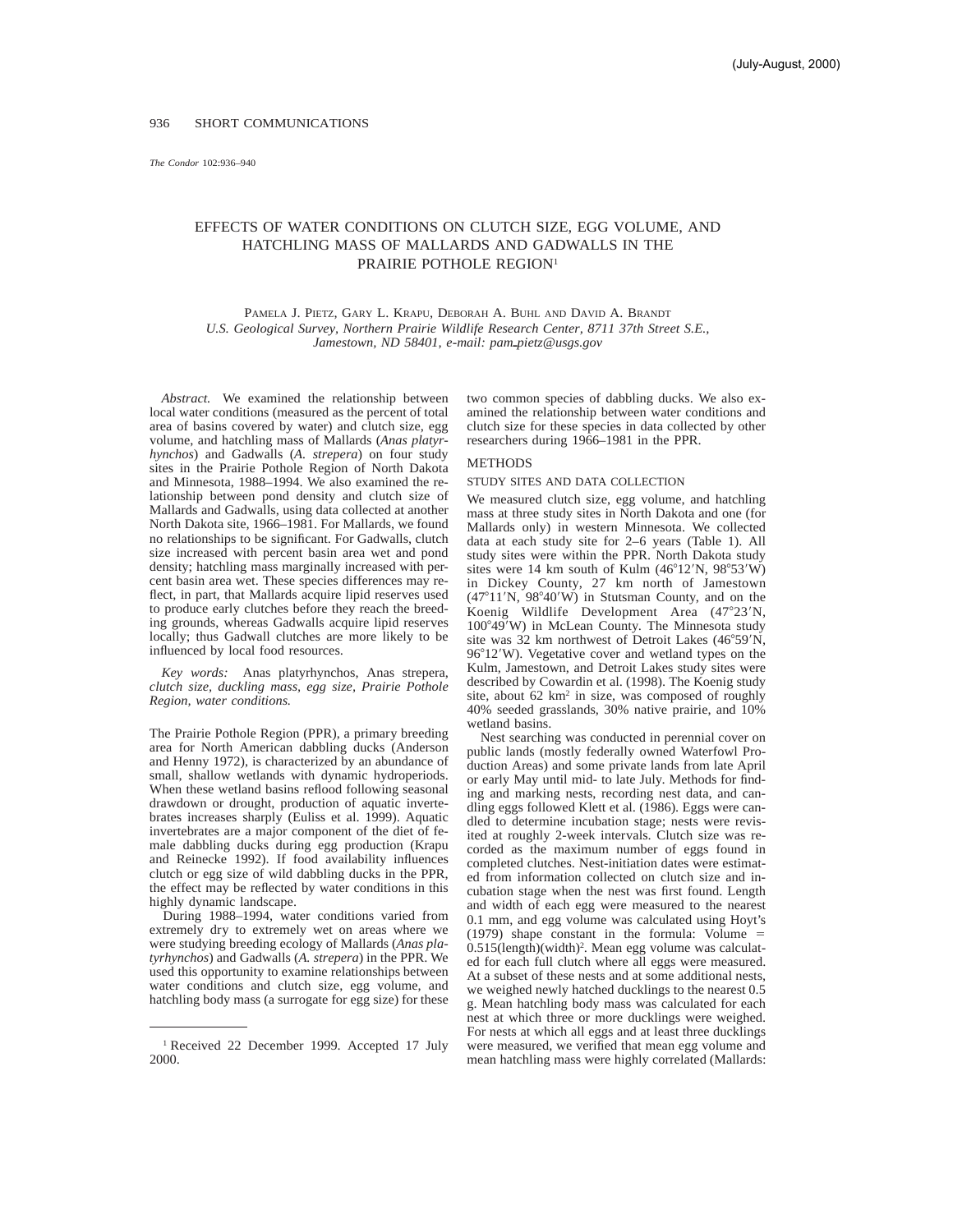|                                                   | Clutch size                |                                    | Mean egg volume                   |                                          | Mean hatchling mass |                       |
|---------------------------------------------------|----------------------------|------------------------------------|-----------------------------------|------------------------------------------|---------------------|-----------------------|
| Study Site                                        | Mallard                    | Gadwall                            | Mallard                           | Gadwall                                  | Mallard             | Gadwall               |
| Detroit Lakes, MN                                 |                            |                                    |                                   |                                          |                     |                       |
| No. years (1988–1991)<br>No. nests                | $\overline{4}$<br>$7 - 26$ |                                    | 4<br>$6 - 8$                      |                                          | $4 - 6$             |                       |
| Kulm, ND                                          |                            |                                    |                                   |                                          |                     |                       |
| No. years (1988–1994)<br>No. nests                | 6<br>$5 - 44$              | 6<br>$12 - 50$                     | 6<br>$5 - 33$                     | $\mathcal{D}_{\mathcal{L}}$<br>$47 - 48$ | 5<br>$4 - 13$       | 5<br>$6 - 20$         |
| Jamestown, ND                                     |                            |                                    |                                   |                                          |                     |                       |
| No. years (1988–1994)<br>No. nests                | 6<br>$6 - 39$              | 6<br>$19 - 60$                     | 5<br>$6 - 34$                     | $\overline{c}$<br>$19 - 49$              | 4<br>$2 - 12$       | 5<br>$10 - 17$        |
| Koenig, ND                                        |                            |                                    |                                   |                                          |                     |                       |
| No. years (1992–1993)<br>No. nests<br>Total nests | $10 - 27$<br>327           | $\overline{c}$<br>$52 - 96$<br>578 | $\overline{c}$<br>$8 - 23$<br>201 | 2<br>$50 - 89$<br>302                    | 2<br>$2 - 7$<br>83  | 2<br>$21 - 28$<br>170 |

TABLE 1. Number of years and number of nests per year (range) for which Mallard and Gadwall clutch size, mean egg volume, and mean hatchling mass were measured at four study sites in North Dakota and Minnesota, 1988–1994.

 $r = 0.73$ ,  $n = 80$ ,  $P < 0.001$ ; Gadwalls:  $r = 0.80$ , *n*  $= 109, P < 0.001$ .

We evaluated water conditions on the study sites as described in Krapu et al. (2000), using aerial videography, National Wetlands Inventory maps, and GIS methodologies developed by Cowardin et al. (1988). We used all temporary, seasonal, and semipermanent wetland basins within each study site to calculate water conditions. Percent basin area wet (total area of basins that was covered by water/total area of basins on the study site) was used as the index of water conditions for each site in each year (hereafter ''site-year''). Inundated portions of wetland basins were delineated using aerial videography taken in June of each year. Although May water conditions would have been preferable for analyzing Mallard reproductive variables, only June videography was available for 1992–1994, and we found that May and June water conditions were highly correlated in the years when both were available  $(r = 0.97$  for 12 site-years).

As an additional test of the relationship between clutch size and water conditions, we analyzed a set of data collected by other researchers (Higgins et al. 1992) during 1966–1981 on Mallard and Gadwall nests at Northern Prairie Wildlife Research Center's Woodworth Field Station (47°8'N, 99°15'W) in North Dakota. Vegetative cover, wetlands, and other attributes of the Woodworth Field Station were described by Higgins et al. (1992). Pond density in May was used as an index of water conditions; measures of basin area wet were not available for this site. Pond density was defined as the number of basins per km2 containing water in May.

#### STATISTICAL ANALYSES

Before we could test for relationships between reproductive measures and water conditions, we had to examine the relationship of each reproductive measure to nest-initiation date. We regressed the reproductive measure on nest-initiation date for each site-year and tested the hypothesis that all site-year slopes were equal to zero (Littell et al. 1996). The hypothesis was rejected if the reproductive measure varied with date for at least one site-year.

Clutch size varied with nest-initiation date for at least one site-year for both species (Mallards,  $F_{18,291}$  = 7.4,  $P < 0.001$ ; Gadwalls,  $F_{14,550} = 24.6$ ,  $P < 0.001$ ). When site-years were combined, clutch size declined with nesting date for Mallards (y =  $0.041x + 14.71$ ) and Gadwalls ( $y = 0.081x + 22.00$ ). For Mallards, mean egg volume varied with nesting date for at least one site-year  $(F_{17,167} = 2.1, P < 0.01)$ , although the slope was significantly different from zero for only 2 of 17 site-years. We detected no relationship between mean egg volume and nesting date for Gadwalls ( $F_{6,290}$ )  $= 1.5$ ,  $P = 0.17$ ), or between mean hatchling mass and nesting date for either species (Mallards,  $F_{13,57}$  = 0.2,  $P > 0.99$ ; Gadwalls,  $F_{12,146} = 1.1$ ,  $P = 0.40$ ). For data collected at the Woodworth Field Station, clutch size declined with nest-initiation date for both Mallards ( $F_{16,222} = 5.2$ ,  $P < 0.001$ ) and Gadwalls ( $F_{16,434}$  $= 21.2, P < 0.001$ ).

We could not include nest-initiation date and water conditions in the same model (e.g., ANCOVA) because nesting date and water conditions were not independent and were measured at different levels (water condition was calculated for each site-year; nest-initiation date and reproductive measures were calculated for each nest). Thus, for any reproductive measure that varied with nesting date for at least one site-year, we examined the relationship between that measure and water conditions at three specific dates, representing early, middle, and late nest initiations for that species during the years of data collection. We calculated the predicted value of the reproductive measure and its variance from the regression model of the reproductive measure and nest-initiation date in each site-year (Lit-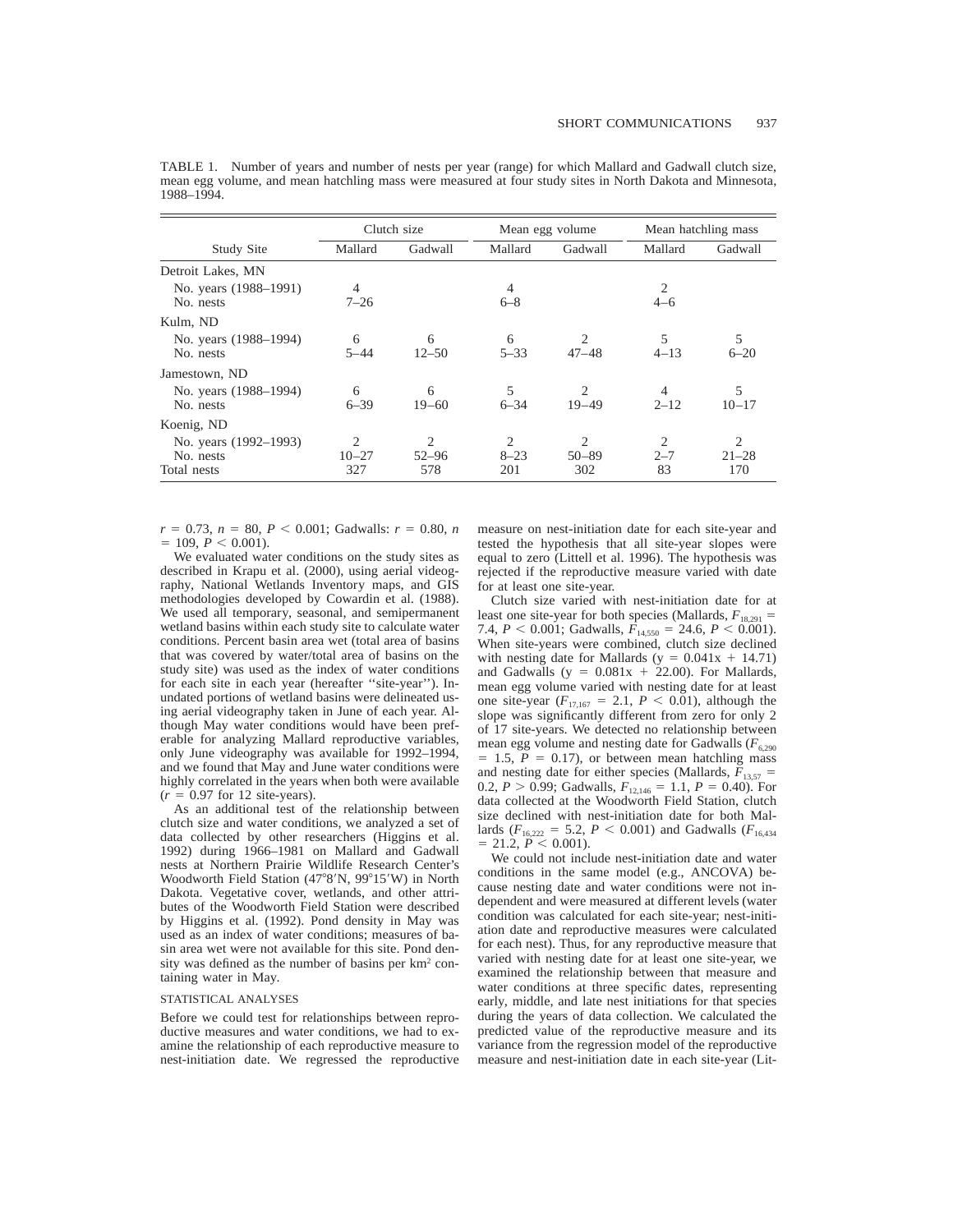

FIGURE 1. Clutch size of Gadwalls in relation to water conditions (percent of total basin area that was covered by water in June) predicted for median nestinitiation dates in 14 site-years. Each circle represents the predicted clutch size for a given study site and year; area of each circle is inversely proportional to the variance of the predicted clutch size (i.e., larger circles indicate greater precision). Line represents slope of the relationship.

tell et al. 1996). Because variances of these predicted values were not equal, the predicted value for each site-year was weighted by the inverse of its estimated variance (Neter et al. 1990). We then used weighted regression analysis to look for a linear relationship between water conditions (i.e., percent of the total basin area covered by water or, for Woodworth, pond density) and the predicted site-year values of the reproductive measure. A separate regression was conducted for early, middle, and late nesting dates. The three dates we used coincided with the first three quartiles from the overall data set (25%, 50%, 75% of all nests): 28 April, 10 May, and 28 May for Mallards and 21 May, 28 May, and 5 June for Gadwalls. For analyses of data from the Woodworth Field Station, these dates were 17 May, 1 June, and 12 June for Mallards and 30 May, 8 June, and 20 June for Gadwalls. High predation rates and lack of predator exclosures on the Woodworth site resulted in later average initiation dates for nests found at Woodworth.

For reproductive measures that did not vary with nesting date  $(P > 0.05)$ , we calculated the mean value of that measure for each site-year. We then used weighted regression analysis to look for a linear relationship between water conditions and the mean siteyear values of the reproductive measure. In these analyses, each mean value was weighted by the number of nests in the site-year sample. General linear models (GLM) procedure of SAS (SAS Institute Inc. 1989) was used to conduct all regressions.

#### RESULTS

For Mallards, we detected no linear relationships between the percent of total basin area that was covered by water and the clutch size predicted for either 28 April, 10 May, or 28 May (all  $F_{1,16} < 0.1, P > 0.8$ ). For Gadwalls, we found positive linear relationships



FIGURE 2. Hatchling mass (g) of Gadwalls in relation to water conditions (percent of total basin area that was covered by water in June) in 12 site-years. Each circle represents mean hatchling mass for a given study site and year; area of each circle is proportional to the number of nests in the sample. Line represents slope of the relationship.

between percent basin area wet and the clutch size predicted for 21 May  $(F_{1,12} = 7.1, P = 0.02)$  and 28 May  $(F_{1,12} = 5.0, P < 0.05$ ; Fig. 1), and a marginal relationship for 5 June ( $F_{1,12} = 3.6$ ,  $P = 0.08$ ). The slopes  $(\pm$  SE) of the regressions for Gadwalls were similar for all three dates (0.014  $\pm$  0.005, 0.013  $\pm$ 0.006, and 0.013  $\pm$  0.007, respectively), translating to an additional 1.1 eggs per clutch over the range of water conditions observed (1–78% basin area wet).

For Mallards, we detected no linear relationships between the percent of total basin area that was covered by water and the mean egg volume predicted for 28 April, 10 May, or 28 May (all  $F_{1,15} = 1.0{\text -}2.0$ ,  $P =$ 0.17–0.33), or between mean hatchling mass and percent basin area wet  $(F_{1,11} = 0.1, P = 0.78)$ . For Gadwalls, no linear relationship was evident between mean egg volume and percent basin area wet  $(F_{1,4} < 0.1, P_{1,4})$  $= 0.90$ ; however, the ability to detect a relationship may have been limited by the small number of siteyears ( $n = 6$ ). Mean hatchling mass for Gadwalls was marginally related to percent basin area wet  $(F_{1,10} =$ 4.4,  $P = 0.06$ ; Fig. 2). The slope of the regression was  $0.022 \pm 0.010$ , which results in a 1.7-g difference in mean hatchling mass over the range of water conditions observed (1–78% basin area wet).

For data collected at the Woodworth Field Station, 1966–1981, we detected no linear relationships between pond density and Mallard clutch size predicted for 17 May, 1 June, or 12 June (all  $F_{1,14} \le 1.2$ ,  $P \ge$ 0.29). For Gadwalls, however, we found positive linear relationships between pond density and predicted clutch size for all three dates: 30 May  $(F_{1,14} = 14.4, P$  $= 0.002$ ), 8 June ( $F_{1,14} = 13.3, P = 0.003$ ; Fig. 3), and 20 June  $(F_{1,14} = 8.0, P = 0.01)$ . The slopes of the regressions for Gadwalls were  $0.033 \pm 0.009$ , 0.043  $\pm$  0.012, and 0.046  $\pm$  0.016 for the three dates, respectively. This translates to an additional 1.2–1.6 eggs per clutch over the range of pond densities that occurred  $(3.5-38.7 \text{ ponds km}^{-2})$  in this 16-year period.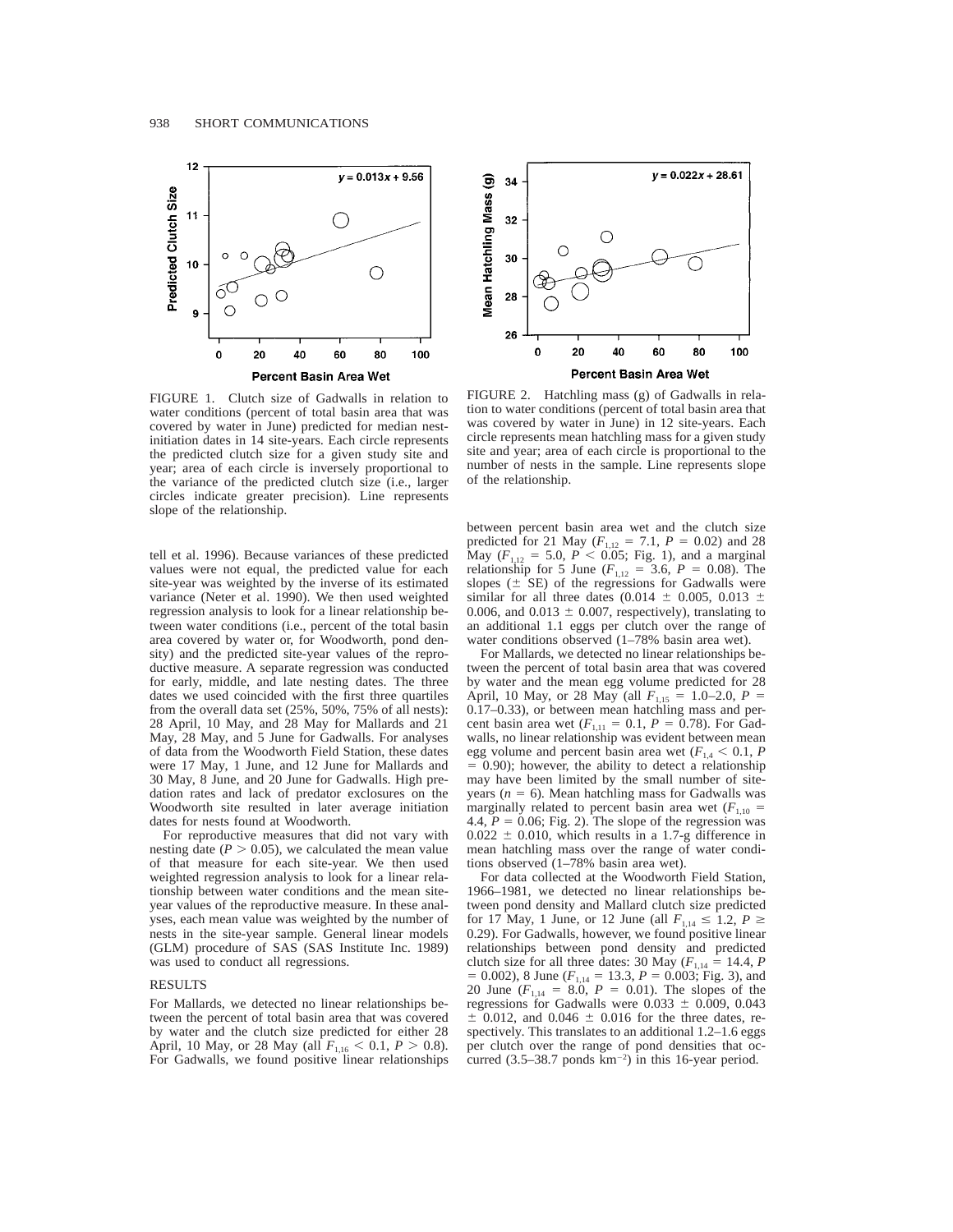

FIGURE 3. Clutch size of Gadwalls in relation to density of ponds in May at Woodworth Field Station, ND, 1966–1981, predicted for median nest-initiation dates in 16 years. Each circle represents the predicted clutch size for a given year; area of each circle is inversely proportional to the variance of the predicted clutch size (i.e., larger circles indicate greater precision). Line represents slope of the relationship.

#### DISCUSSION

When considering responsiveness to water conditions across years, it should be noted that Mallards (Krapu et al. 1983, Cowardin et al. 1985) and probably Gadwalls (Lokemoen et al. 1990) respond primarily by initiating more nests during wet years than dry years. Our data suggest that, for those females that do nest, clutch size also changes with water conditions for Gadwalls but not for Mallards.

The species difference in clutch-size response may reflect the fact that Mallards initiate nesting several weeks earlier than Gadwalls (Higgins et al. 1992, Greenwood et al. 1995) and acquire lipid reserves used in production of early clutches prior to arrival on the breeding grounds (Krapu 1981). In contrast, female Gadwalls spend several weeks on the breeding grounds and gain lipid reserves locally before initiating nesting (G. Krapu, unpubl. data). Thus, Gadwall clutches are more likely to be influenced by local food availability and, consequently, water conditions on the breeding grounds.

It is unclear why Mallard clutch size did not respond to water conditions late in the nesting season, after females had exhausted the lipid reserves they carried to the breeding grounds. One factor that may obscure trends between clutch size and water conditions is the likelihood that more young birds nest when conditions are wet. Young female dabbling ducks tend to lay smaller clutches than older females (Dane 1965, Krapu and Doty 1979, Duncan 1987) and start nesting later, so an increased proportion of young birds in the sample can be expected to decrease the mean values for clutch size, especially in mid-to-late season. Thus, whatever positive trend exists between clutch size and water conditions must more than compensate for the negative trend linked to age in order to be detected. Another possibility is that those Mallards that continue to nest in drier years obtain sufficient nutrients to maintain clutch size, even when aquatic foods are scarce, by out-competing other dabbling ducks for the best feeding habitats (Bailey and Batt 1974) or by foraging in a wider variety of habitats.

Low variability in size of eggs laid by individual females has been demonstrated for captive Mallards (Batt and Prince 1979); however, Mallard egg size still responds in part to food availability (Eldridge and Krapu 1988, Pehrsson 1991). The lack of response to water conditions we observed in Mallard egg size and (the related variable) hatchling mass may be explained by the same factors described for clutch size above. In Gadwalls, the lack of egg size response to water conditions appears to contradict the marginal response of hatchling mass. However, we had data on Gadwall hatchling mass for 12 site-years and on egg size for only 6 site-years; the egg sample may have been insufficient to detect an effect on a characteristic with relatively low variability. In any case, the response seen in hatchling mass may not have been large enough to affect duckling survival. The difference in predicted hatchling mass between the wettest and driest site-years was only about 6% of the overall mean mass (29.2 g). Rhymer (1988) found that hatchling mass of captive Mallards affected cold tolerance. However, a 6% difference may be negligible, especially given that most Gadwall ducklings (unlike those of early-nesting Mallards) are reared in the warmest months of the year.

The increase of 1–2 eggs per Gadwall clutch ( $\bar{x}$  = 9.9 eggs) estimated to occur across the range of water conditions we observed may be large enough to affect overall productivity of a population. Using their generalized waterfowl population model, Johnson et al. (1992) demonstrated that clutch size has more influence on productivity of species with higher nest success. For Mallards in the PPR, they found that the influence of clutch size on productivity was relatively low. The importance of clutch size to Gadwall productivity in the PPR should be higher, however, because Gadwalls generally have higher nest success than Mallards (Klett et al. 1988). If a population or productivity model were developed for Gadwalls in the PPR, our results suggest that the accuracy of the model would be improved by including the effect of water conditions on clutch size.

We are grateful to the Central Flyway Council for providing financial support during 1988–1991, and to personnel at the Arrowwood, Detroit Lakes, and Kulm Wetland Management Districts of the U.S. Fish and Wildlife Service for allowing use of their facilities and access to lands under their management. We also appreciate the cooperation of numerous landowners and operators for allowing access to their properties. We especially thank N. E. Drilling, C. P. Dwyer, R. J. Greenwood, D. W. Howerter, W. F. Jensen, J. T. Lokemoen, C. R. Luna, M. A. Sovada, A. B. Sargeant, and their crews for finding nests and collecting field data. We thank L. M. Cowardin and H. T. Sklebar for collecting and interpreting data on wetland conditions. J. A. Beiser, W. E. Newton, and G. A. Sargeant provided statistical advice. C. D. Ankney, R. R. Cox Jr., N. H. Euliss Jr., P. L. Flint, D. H. Johnson, and three